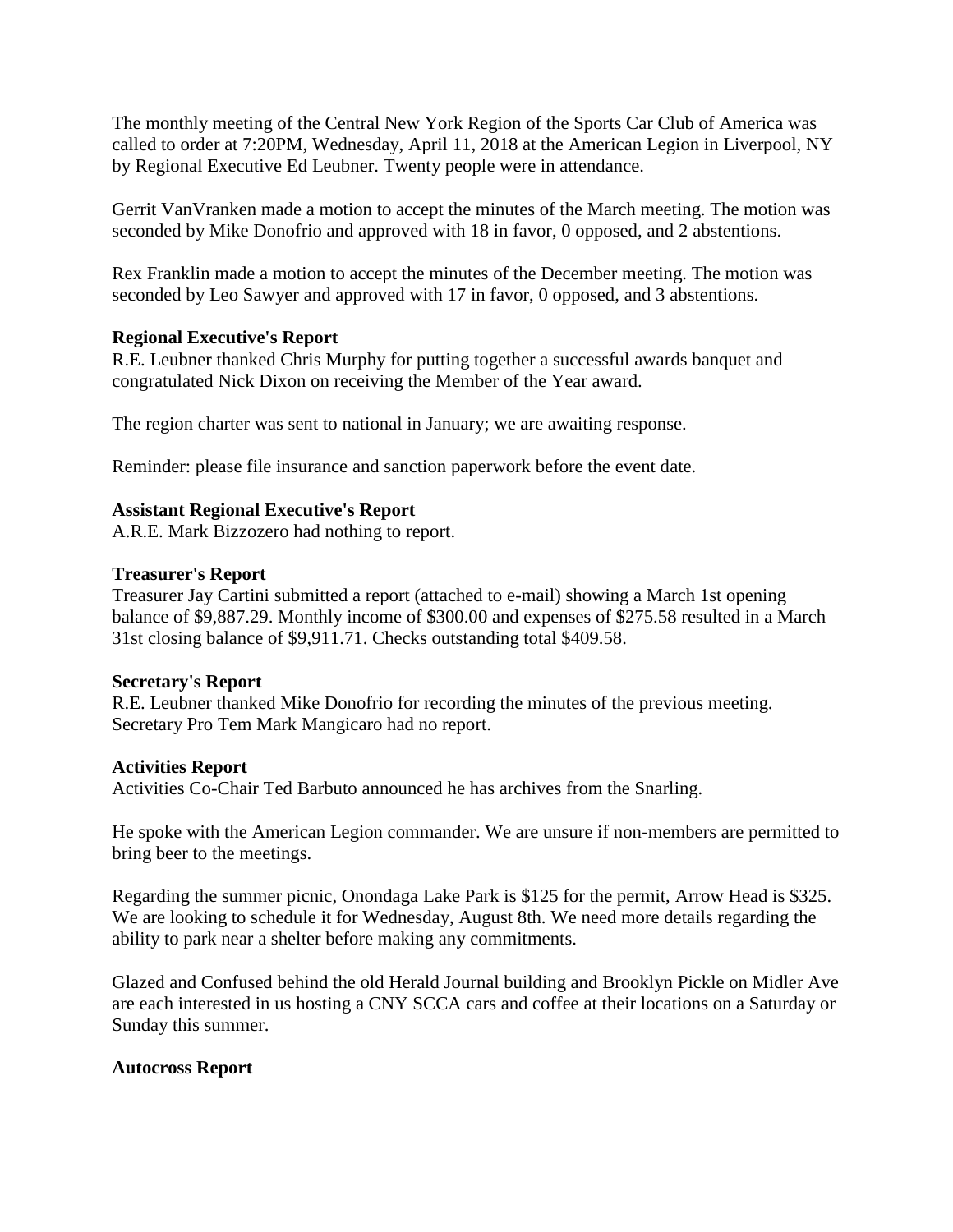The first of our monthly autocross meetings was held here earlier this evening. We will be meeting at 6:30PM each month immediately prior to the general membership meeting.

Entry fees this year will be \$40 for members and \$55 for non-members. Payments will be accepted on-line via credit card or on-site via cash or check. For our two day events, the price for the 2nd day will be \$30 for anyone who also ran the previous day, members and non-members alike.

We plan on acquiring a hot spot to enable on-site credit card payment and also to facilitate live timing.

## **RallyCross Report**

Chris Murphy reported that the last event we hosted attracted 21 competitors including participants from as far away as NYC and Maryland.

The next event is this Sunday at Walczyk's farm.

## **Road Rally**

Rally Chair Frank Beyer reported the May 19th event is progressing nicely. Frank is planning on checking the course tomorrow. He anticipates a Noon start with an approximate duration of 6 hours. This event will prohibit the use of rally equipment an there will only be one class.

## **Flagging and Communications Report**

Mick Levy reported that he was at WGI last weekend for training. This weekend will be the Green Grand Prix and opening weekend.

Next weekend will be the first regular racing weekend. AER will be running two 9-hour races.

WEC will replace Indy Car at the Glen on Labor Day.

#### **Road Racing**

There is a Pineview meeting this weekend. Jay Cartini will be attending as our representative. Karl Hughes will be attending on behalf of GVC BMW CCA.

#### **Membership**

R.E. Leubner acknowledged the following anniversaries April Anniversaries 45 years - Frank Beyer 24 years – Chris Whaley 10 years - Dan Cech

January, February, and March Anniversaries 43 years – Gib Stine 27 years – Karl Hughes 25 years – Rex Franklin 22 years – Mick Levy